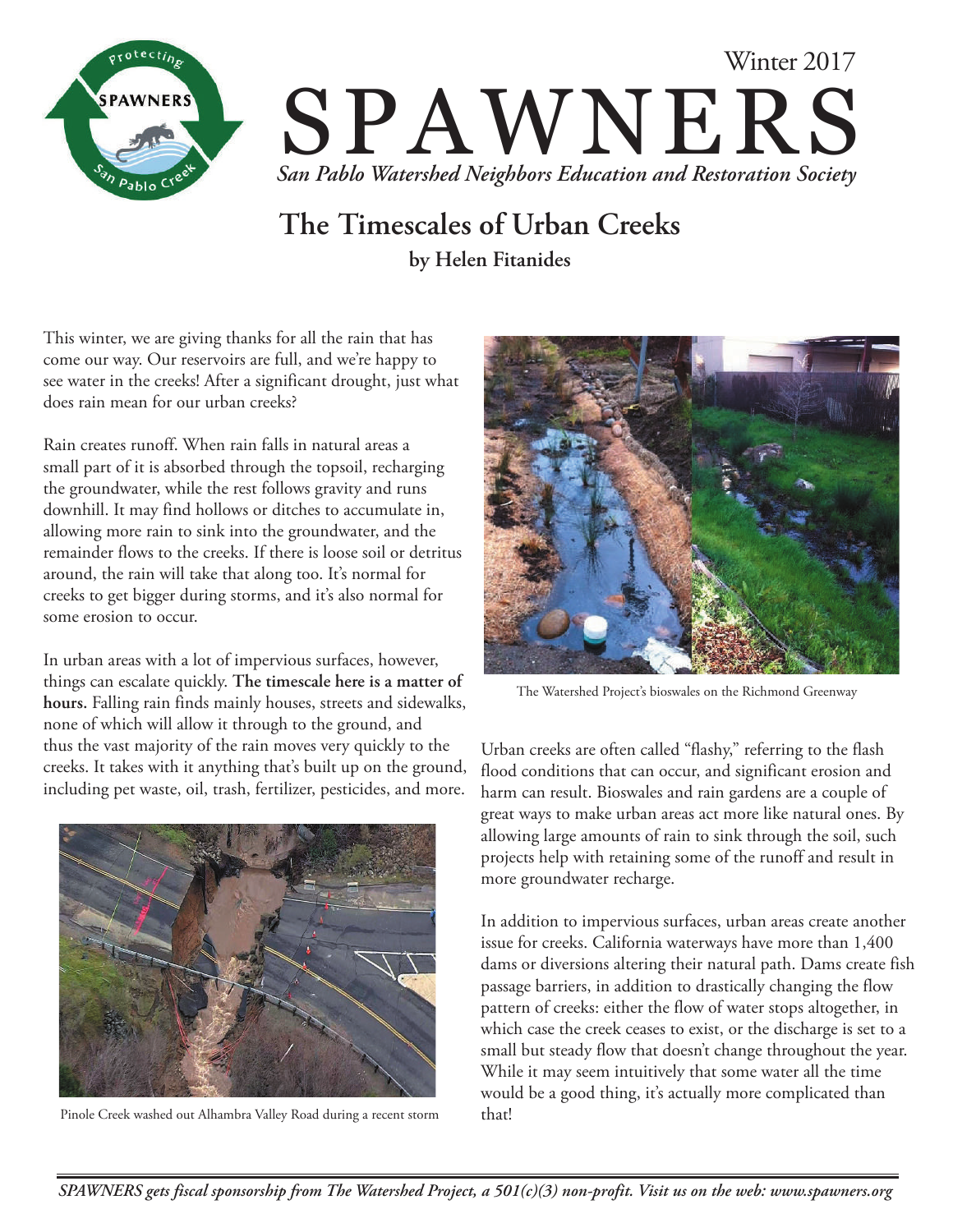Natural creeks have cycles. In the California summer, rain is scarce and flows are low, coming mainly from the groundwater. Creek inhabitants adapt by moving to better habitat or burrowing in the creek bed. In the winter, rain makes the creeks flow high, and the creek critters come out in force.

#### **The timescale here is measured in months or years.**

An ecosystem that's used to seasonal changes gets very confused when faced with a low, steady stream of water all year round. Natural flow cycles act as a cue for a variety of creek inhabitants, from tiny bugs to fish and everything in between. In addition, many fish such as trout need cold, fast-flowing water to survive; lower flows mean slower, shallower creeks, and more extreme changes in temperature from day to night and through the seasons.

Many groups in California are advocating for dam removal or for more ecologically relevant flow discharge. In 2016, Pinole Creek gained a fish ladder, which now connects the fish habitat above and below Highway 80. We might accomplish something similar by eliminating drop structures in San Pablo Creek.



Pinole Creek's new fish ladder

#### **Helpful numbers**

Broken hydrant or street flooding: 1-866-40-EBMUD Debris dumped in the creek: 1-800-No-Dumping

### Calendar of Events

*Community Work Parties Saturday, Feb. 18 & Mar. 18 from 9:30am-noon Wilkie Creek Restoration Site Near 4805 Santa Rita Road, Richmond*

Help maintain our Wilkie Creek site! We have many happy weeds growing in our native plant garden; help us pull the bad and reclaim the good.

#### *February Public Speaker*

Ī

*Debbie Viess on Mushrooms in the Garden Thursday February 23 from 6-8pm El Sobrante Library Community Meeting Room 4191 Appian Way, El Sobrante*

The Bay Area Mycological Society's Debbie Viess will teach us about the fascinating variety of mushrooms we find in our own gardens.

#### *April Public Speaker*

*Doc Hale on Wildlife of the East Bay Tuesday, April 4 from 7-9pm Hope Lutheran Church \*Note venue change\* 2830 May Road, El Sobrante*

Join SPAWNERS as we learn about the fascinating wildlife of the East Bay from noted biologist and speaker Jim (Doc) Hale! Note that we have new venue while the El Sobrante Library is under construction.

#### *SPAWNERS Earth Day*

*Saturday, April 22 from 9:30am-12:30pm Elk's Lodge \*Note venue change\* 3931 San Pablo Dam Road, El Sobrante*

Spend Earth Day cleaning up your local creek! Meet us at the Elk's Lodge at 9:30am to pick a stewardship project. All working volunteers will be rewarded with lunch at noon. RSVPs are appreciated; please send yours to helen@thewatershedproject.org.

Funding for SPAWNERS activities is provided by the Contra Costa County Community Watershed Stewardship Grant Program, the National Fish and Wildlife Foundation, Soroptimists International of Richmond, the Red Oak Opportunity Foundation, and generous donations from our members and volunteers. Thank you!